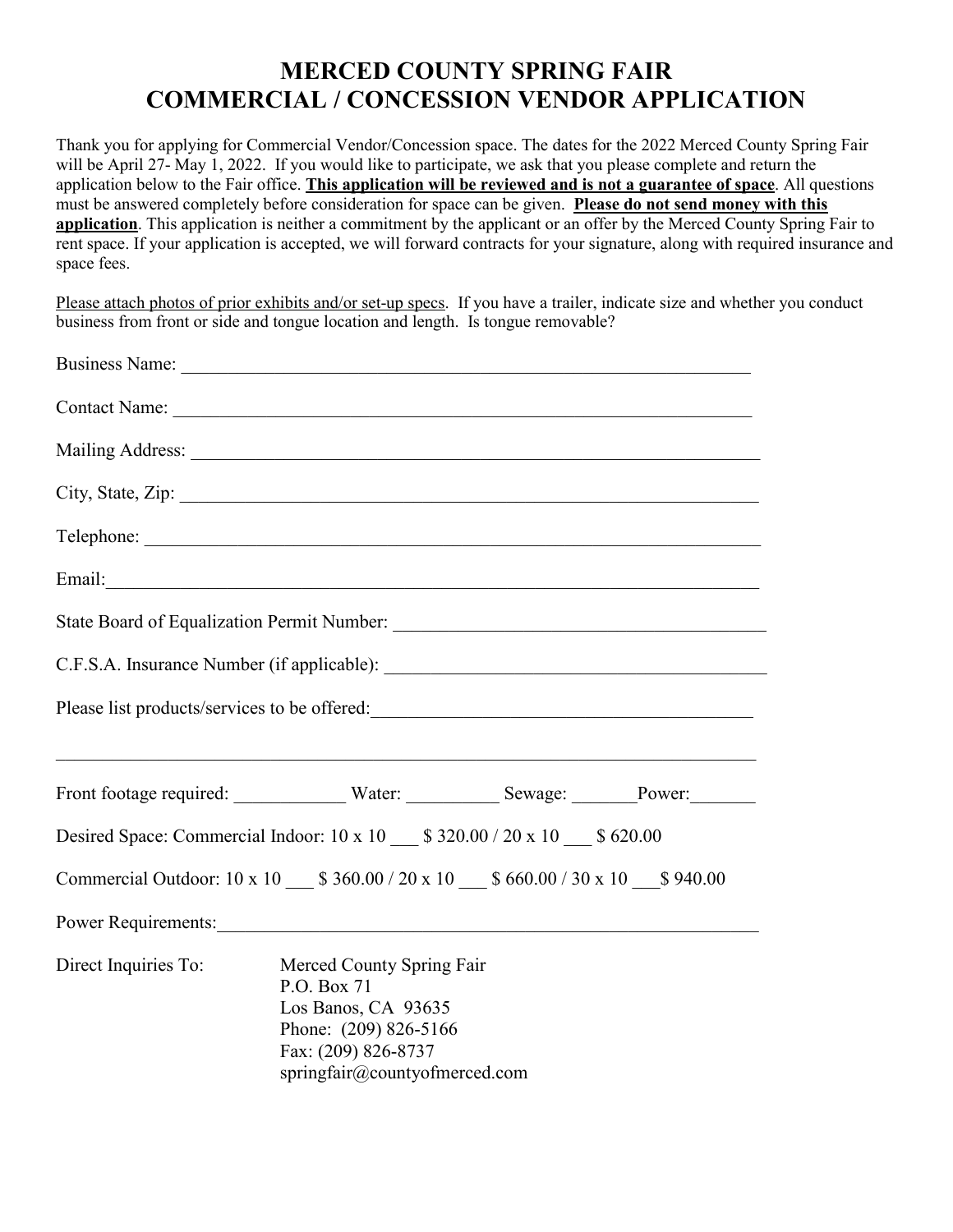| Food Concessions Guarantee:                     |                                 | \$585.00                                                  |  | Fair to receive 23% of gross sales, less tax<br>(Whichever is greater) |                     |                      |
|-------------------------------------------------|---------------------------------|-----------------------------------------------------------|--|------------------------------------------------------------------------|---------------------|----------------------|
| Commercial:                                     |                                 |                                                           |  |                                                                        |                     |                      |
| Indoor:                                         | \$320.00                        | $10'$ x $10''$ space                                      |  | Outdoor:                                                               | \$360.00            | $10 \times 10$ space |
|                                                 | \$620.00                        | $20'$ x $10''$ space                                      |  |                                                                        | \$660.00            | $20 \times 10$ space |
|                                                 |                                 |                                                           |  |                                                                        | \$940.00            | $30 \times 10$ space |
|                                                 |                                 | All outdoor spaces to be assigned by concessions manager. |  |                                                                        |                     |                      |
| Liability Insurance through Fair                |                                 | Food Concession                                           |  |                                                                        | \$135.00            |                      |
|                                                 |                                 | Non-Food Concession/Commercial                            |  |                                                                        | \$110.00            |                      |
|                                                 |                                 | <b>ADDITIONAL FEES THAT MAY APPLY</b>                     |  |                                                                        |                     |                      |
| Health Permit through County for Food Vendors   |                                 |                                                           |  |                                                                        | \$99.00             |                      |
| Additional One-day Work Pass per day per person |                                 |                                                           |  | \$6.00                                                                 |                     |                      |
|                                                 | R.V. per night (no hookups)     |                                                           |  |                                                                        |                     | \$30.00              |
|                                                 | Stock trailer per night         |                                                           |  |                                                                        |                     | \$30.00              |
|                                                 | Stock/Living Combo              |                                                           |  |                                                                        |                     | \$35.00              |
|                                                 | <b>County Business License:</b> |                                                           |  |                                                                        | Temporary (30 days) | \$24.00              |

### **GENERAL INFORMATION**

#### **Set up/Closing**

- 1. The grounds and buildings will be available for set up starting Monday, April 25, 2022 from 8:00 A.M. to 10:00 P.M. Vendors must check-in prior to 5:00 P.M. on Tuesday. Vendors must be in place and set-up prior to 10:00 P.M. on Tuesday. **NO SET UP ON WEDNESDAY**. There will be security on the grounds; the buildings will be secured at 10:00 P.M.
- 2. All Outdoor Commercial/Concession Stands must be set back from walkways.
- 3. Before staking out fencing, check with Concession Manager for exact dimensions to be fenced. Due to underground utilities, any display requiring stakes to be driven into the ground must be supervised by Maintenance Personnel during the driving of stakes.
- 4. All sides of booths visible to public must be in a finished condition as to paint, covering, etc.
- 5. Indoor booths: The booths consist of drape covered pipe frames. The back drape is 8 ft. high and the side drapes are 3 ft. high. Nothing may be attached to the drapery frame, except for support rods and other small area items that do not hinder the view of adjoining booths, the height of the front of the booth must not exceed 3 ft. All furnishings must be flameproof.
- 6. Fair Staff. **IS NOT RESPONSIBLE FOR ANY ITEMS SHIPPED TO OUR FACILITY, BEFORE OR DURING FAIR.** UPS will arrive between 9:00 A.M. and 1:00 P.M. They will pull up to the F Street Gate; you must sign for your items at that time. They are on a limited time frame and will not wait.
- 7. **Without exception,** Vendor and Concession booths must remain in place until closing time of fair, 9:00 P.M. Sunday, May 1, 2022.

### **Use Of Booth**

- 1. NO SUB-LEASING IS ALLOWED. An assigned space is to be used by original lessee only.
- 2. Items to be sold will be confined to items on contract. We are trying to control duplication of items.
- 3. Define your give-away policy. If you give away something and ask for donations, you are selling and therefore have a Concession Selling Contract.